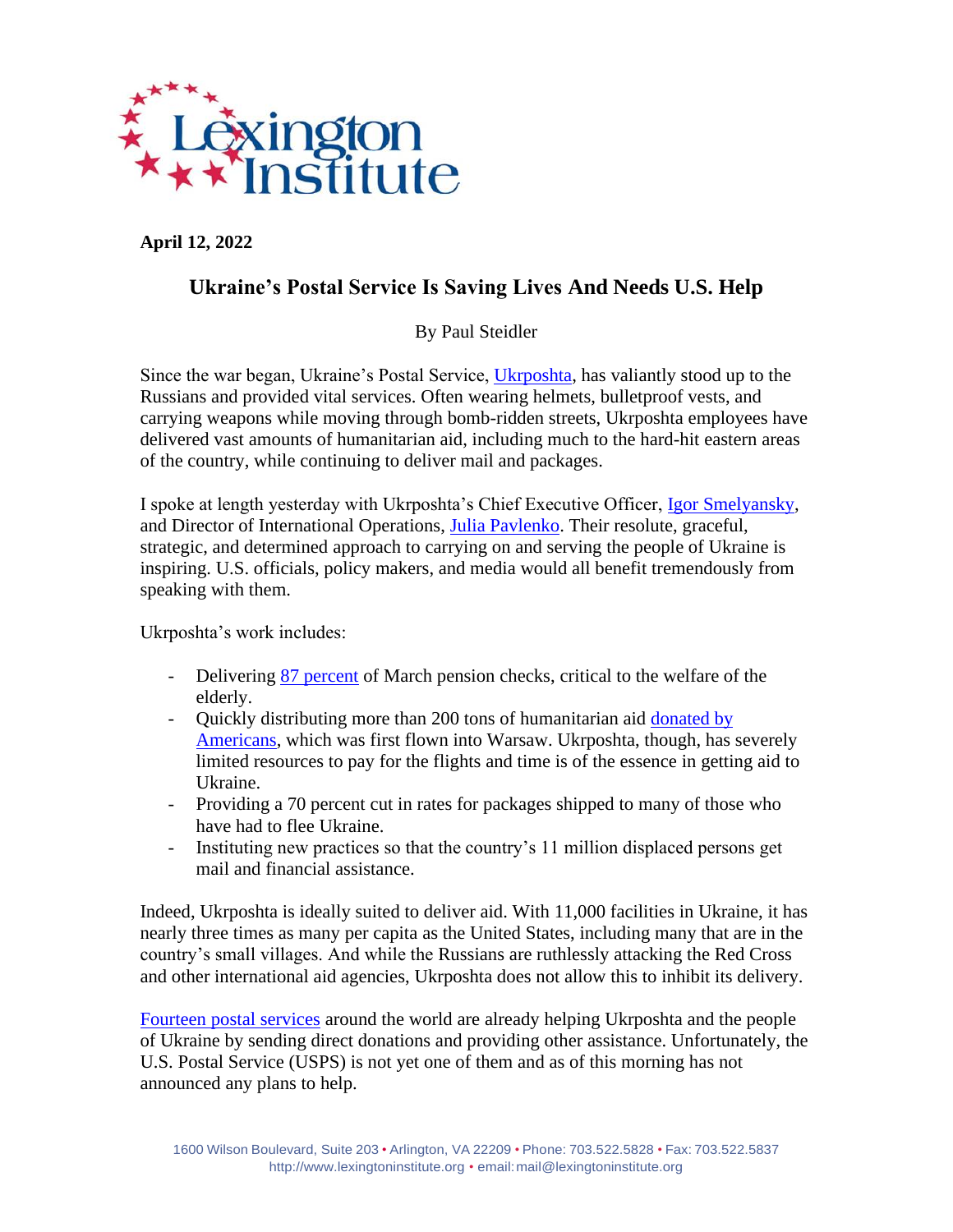In addition to the 14 foreign posts helping Ukraine, [Amazon,](https://www.aboutamazon.com/news/community/amazons-assistance-in-ukraine) [UPS,](https://about.ups.com/us/en/social-impact/the-ups-foundation/health-humanitarian-relief/ups-response-on-the-crisis-in-ukraine.html) and [FedEx](https://fedexcares.com/stories/delivering-good/fedex-providing-over-15-million-support-ukraine-relief-efforts) are each providing millions of dollars in assistance. And on April 1, 38 CEOs and senior executives with European posts met with Ukrposhta's CEO to [show solidarity](http://pr.euractiv.com/pr/solidarity-movement-ceos-european-postal-operators-war-ukraine-231437) and discuss ways to work closely together.

Ukrposhta needs a great deal of help. Five hundred of its post offices have been destroyed, as well as large amounts of postal equipment and vehicles. There are much higher costs for its day-to-day routine, particularly in places where electricity has been lost. Services have been expanded to include aid delivery and shipments to displaced people. Ukrposhta is also helping companies to relocate from east to west Ukraine.

Assistance to Ukrposhta can take many forms. For CEO Smelyansky, the most direct and effective way USPS can help is to waive, at least temporarily, terminal dues charges. These are the costs USPS charges Ukrposhta to deliver e-commerce packets in the United States. Posts in several countries, including Sweden, Luxembourg, and Estonia, have already done so.

Before the war, Ukraine had 30,000 entrepreneurs using the Internet to sell products to countries around the world. Approximately half of these items were shipped to the U.S., including many hand-crafted items. The terminal dues reduction will help Ukrposhta and be an economic stimulus to these businesses which are literally struggling to survive.

According to Mr. Smelyansky, the total cost to USPS to waive these costs for a full year would be \$18-\$20 million.

Mr. Smelyansky's request is not only reasonable. It should be doubled – to at least \$36 million in near-term help from USPS for items which it is ideally suited to provide.

There could hardly be a better time for USPS to help Ukrposhta.

On April 6, President Biden signed legislation that will relieve USPS of \$107 billion in costs and liabilities. That same day, USPS announced a 6.5% mail price increase. And USPS is sitting on [\\$24 billion](https://www.treasurydirect.gov/govt/reports/pd/mspd/2022/opdm022022.pdf) in cash.

Additional steps that USPS should take are:

- Promote the work Ukrposhta is doing to collect humanitarian aid medical supplies, medical equipment, and food. It should provide website links and handout information in post offices and online so Americans can send help directly to the warehouse that organizes and ships this aid to Warsaw before it goes to Ukraine.
- Allow Americans, at no cost, to mail humanitarian aid directly to Ukraine.
- Provide spare equipment to Ukrposhta. USPS should send available items including forklifts, computers, vehicles, and warehouse equipment.